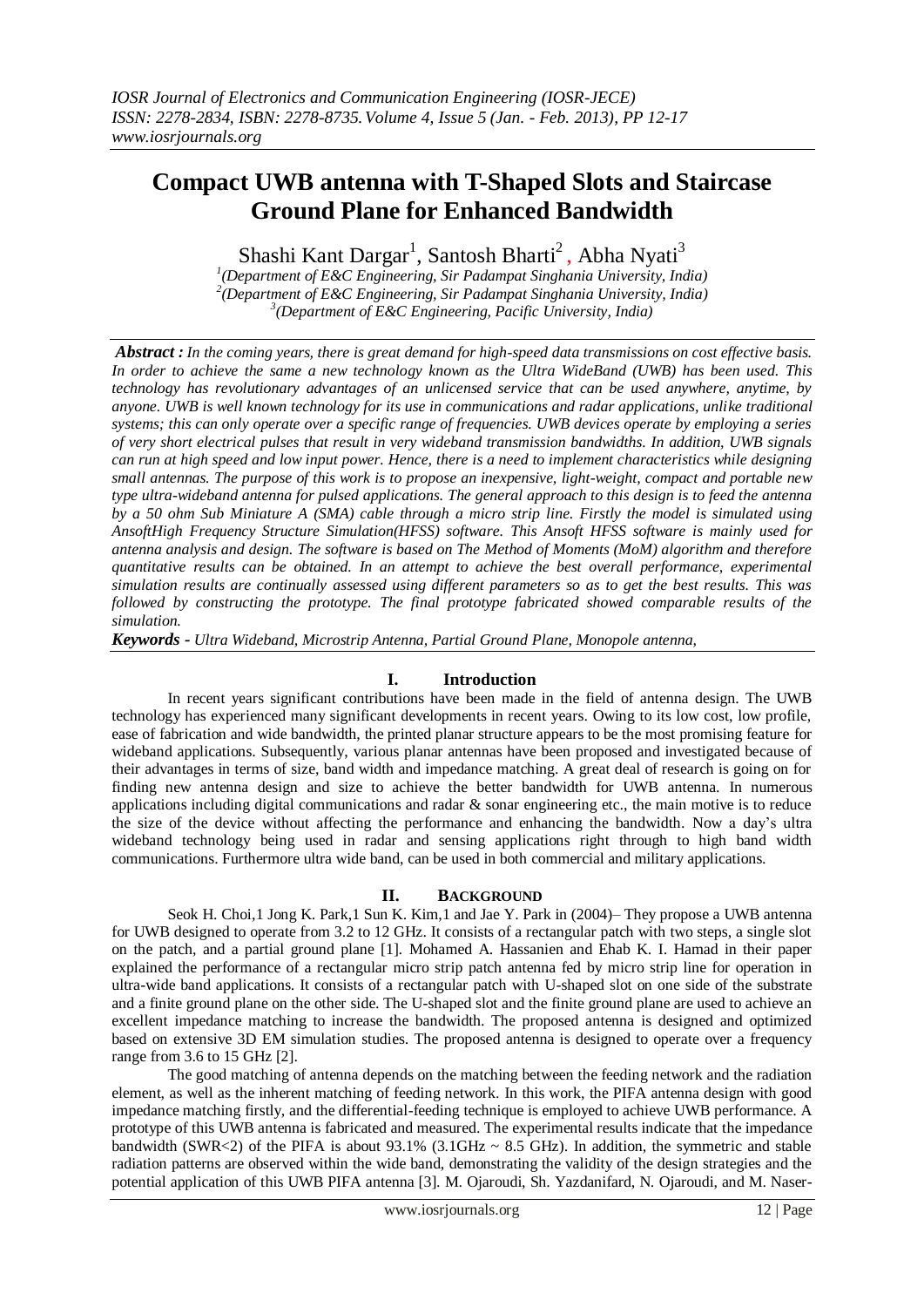Moghaddasiin designed a novel printed monopole antenna for ultra wideband applications. The antenna consists of a square radiating patch with an inverted Tshaped slot and a ground plane with an inverted T shaped conductor backed plane, This could be achieved by cutting a modified inverted Tshaped slot with variable dimensions on the radiating patch and also by inserting an inverted T shaped conductor-backed plane, additional resonances are excited and hence much wider impedance bandwidth can be produced, especially at the higher bands. The designed antenna has a small size of  $12 \text{ mm} \times 18 \text{ mm}$ . Simulated and experimental results obtained for this antenna show that it exhibits good radiation behavior within the UWB frequency range [5]. Ahmed AlShaheen and Hussain Al Rizzo have presented a miniaturized, Ultra Wide Band (UWB) elliptical slot antenna with a circular stub as a tuning element printed on a FR4 substrate with a dielectric constant of 4.4 operating in the frequency range from 2 GHz up to 14 GHz over which the return loss is below -10 dB. The antenna is intended to operate in a system designed to assist the visually impaired in indoor navigation utilizing UWB technology. The concentric circular tuning stub is introduced in order to tune which improves coupling of the higher-order modes. M. Ojaroudi, Sh. Yazdanifard, N. Ojaroudi, and R. A. Sadeghzadehin proposed a novel printed monopole antenna with constant gain over a wide bandwidth for ultra wideband applications with desired notch band characteristics. They proposed antenna consists of a square ring radiating patch with a pair of T shaped strips protruded inside the square ring and a coupled T shaped strip and a ground plane with a protruded strip, which provides a wide usable fractional bandwidth of more than 130% (3.07–14.6 GHz). By using the square-ring radiating patch with a pair of Tshaped strips protruded inside it, the frequency band stop performance is generated, and we can control its characteristics such as band-notch frequency and its bandwidth by electromagnetically adjusting coupling between a pair of Tshaped strips protruded inside the square ring. The designed antenna has a small size of 12 mm  $\times$  18 mm, or about 0.15 $\lambda$  – 0.25 $\lambda$ at 4.2 GHz, while showing the band-rejection performance in the frequency band of 5.05–5.95 GHz. [8].

The outcomes of the literature survey conclude that micro strip patch antennas have better performance. Different type of feeding methods and the various shapes of patch are used to improve the performance. Simulation of micro strip patch antenna can be carried out on non-real time environment only. The different software can used to simulate the design of antenna like CST Microwave studio, Ansoft HFSS (High Frequency Structure Simulation). For real time applications in order to implement the hardware antennas are required. Hence the required antenna has also been fabricated in order to simulate the results.

## **III. IMPLEMENTATION**

As the name implies ultra wide band technology, is a form of transmission that occupies a very wide bandwidth. Typically this will be many Giga hertz, and it is this aspect that enables it to carry data rates of Gigabits per second. Despite the single named use for the ultra wideband (UWB) transmissions, there are two very different technologies being developed. The one is Carrier free direct sequence ultra wideband technology and MBOFDM and the other is Multi-Band OFDM ultra wideband technology. Ground plane, radiating elements, SMA connector is installed such that its base is shorted with the ground plane copper sheet and its inner conductor is shorted to the radiating element of the antenna, or the longer of the two T shaped rods.

High Frequency Structure Simulation (HFSS) Software is used as an evaluation and design tool for the majority of the work carried out in the work. etc. Once a mesh is created, basis functions are defined for each tetrahedral. The basis function,  $W_n$  define the conditions between the nodal locations in the overall mesh of tetrahedral based on the problem inputs. The basis functions are then multiplied by the field Equation (1), derived from Maxwell"s equation.

$$
\nabla \times \left(\frac{1}{\mu} \times \bar{\mathbf{E}}\right) - k_0^2 \varepsilon, \bar{\mathbf{E}} = 0 \tag{1}
$$

The result is then integrated over the volume of the tetrahedron

$$
\int_{\nu} \left[ W_n \nabla \times \left( \frac{1}{\mu_r} \times \bar{\mathbf{E}} \right) - k_0^2 \varepsilon_e \bar{\mathbf{E}} \right] dV = 0
$$

(2) This is then rewritten using the Green"s and divergence theorems and is then set equal to the excitation/boundary terms

$$
\int_{v} \left[ \nabla \times W_n \bullet \left( \frac{1}{\mu_r} \times \bar{\mathbf{E}} \right) - k_0^2 \varepsilon_e \bar{\mathbf{E}} \right] dV = \int_{s} \; B \, \sigma \, \text{undary terms}
$$

The electric-field vector is then written as a summation of unknowns;  $X_{m}$ , multiplied by the same basis functions used in generating the initial series of equations  $\bar{\mathbf{E}} = \sum_{m=1}^{N} X_m W_m$ 

(3)

(4) The resulting equations allow the solution of the unknowns, Xm, to find the electric-fields. The general form of the expression is as follows: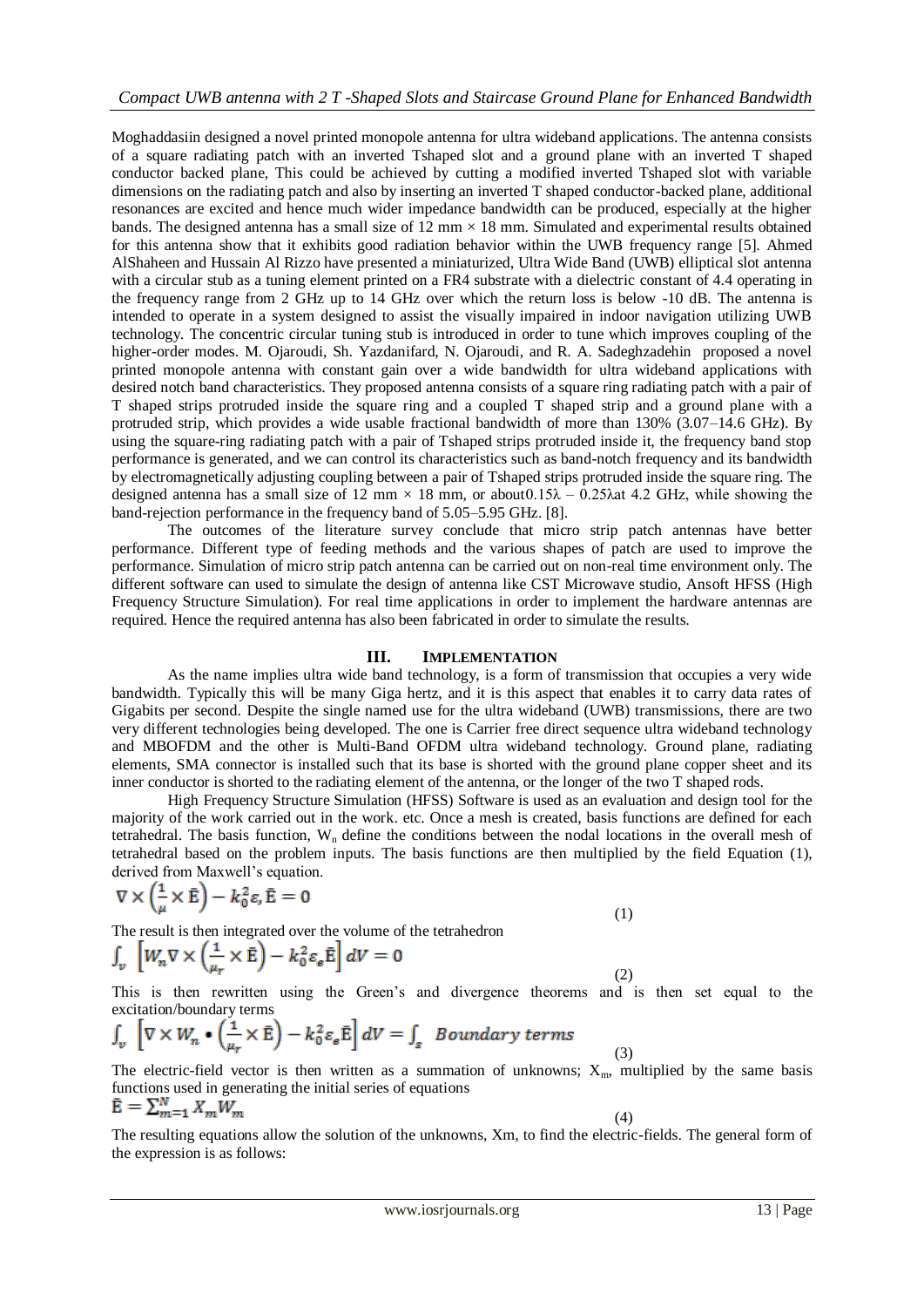*Compact UWB antenna with 2 T -Shaped Slots and Staircase Ground Plane for Enhanced Bandwidth*

# $\sum_{m=1}^{N} X_m \left( \int_v \left[ (\nabla \times W_n) \bullet \left( \frac{1}{u_s} \times W_m \right) - k_0^2 \varepsilon_r W_n W_m \right] dv \right) = \int_s \left( \text{Boundary terms} \right) ds$

Once the values have been calculated using the solver, a second adaptive pass occurs and HFSS compares the Sparameters to the previous mesh-based solution. This process is repeated and the difference between the two solutions is calculated. This process is continued until the solution has converged to an acceptable difference, usually 2% or less, this being defined by the user. HFSS was mainly used in this thesis for evaluating S parameters, radiation characteristics and field distributions for both antennas and passive components.

Design Specifications: Frequency of operation  $(f_0)$  resonant frequency of the antenna must be selected appropriately. The UWB uses the frequency range from 3.1-10.6GHz. Hence the antenna designed must be able to operate in this frequency range. The resonant frequency selected for the design is 6.85 GHz. The dielectric material selected for the design is Flame Retardant 4 (FR4) which has a dielectric constant of 4.4.



A substrate with a high dielectric constant has been selected since it reduces the dimensions of the antenna. Height of dielectric substrate (h): For the micro strip patch antenna to be used in UWB, it is essential that the antenna is not bulky. Hence, the height of the dielectric substrate is selected as 0.85 mm. In this design, the dimensions of the designed antenna, including the substrate W\*L are 13 mm \*10 mm. Simulating structures in HFSS, Models in HFSS are created relatively easily, by the user or imported in a DXF file format. The basic structure consists of a rectangular patch, a feed line and a ground plane.

## **IV. RESULTS AND DISCUSSIONS**

Between 3.1GHz and 10.6 GHz simulated return loss curve was below 2 VSWR ( $\sim$  10dB). As we know that the return loss is the most important parameter which has to be taken into account. Simulation results are





(5)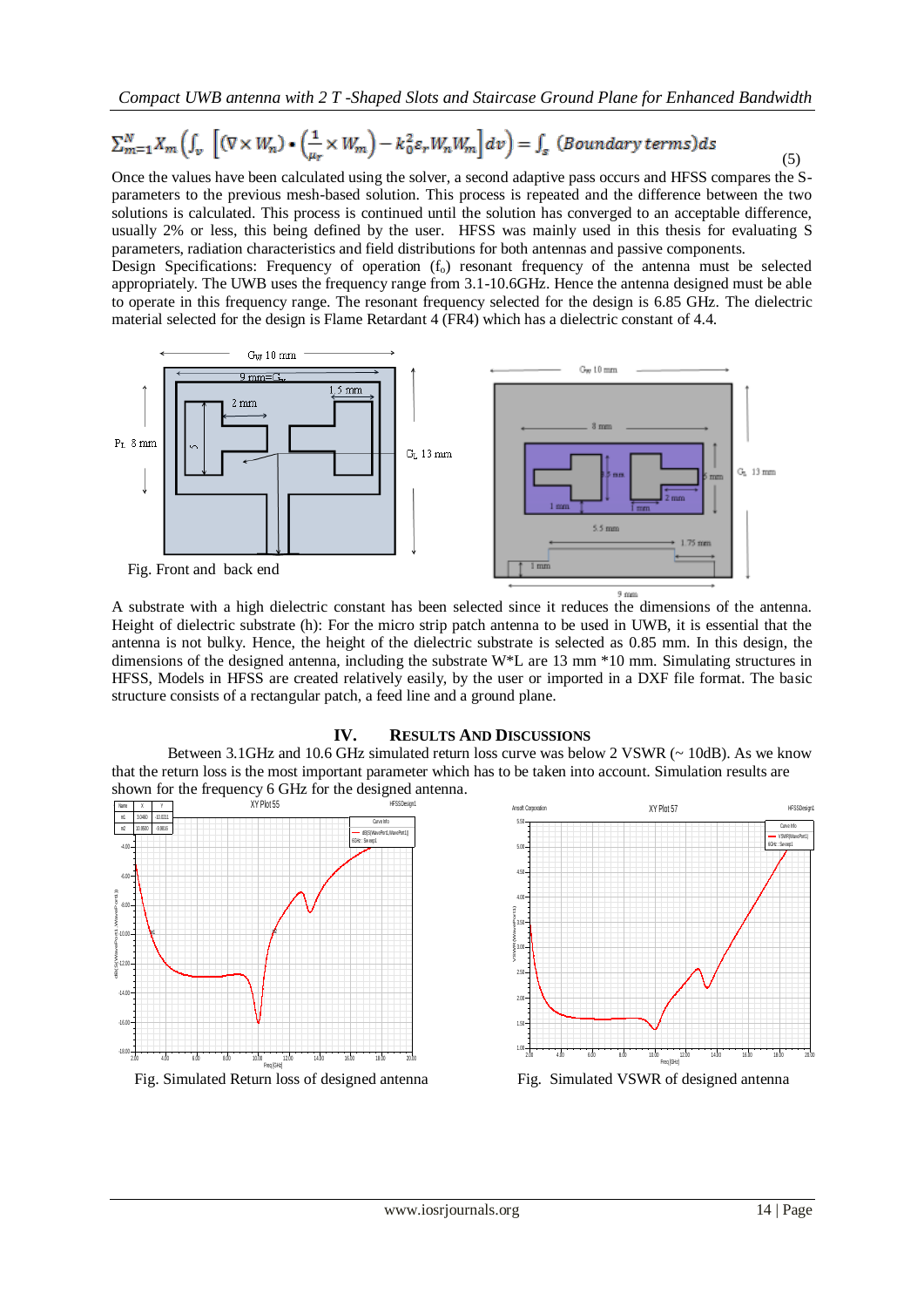*Compact UWB antenna with 2 T -Shaped Slots and Staircase Ground Plane for Enhanced Bandwidth*



Fig. 6.7: Simulated results (a) E plane (b) H plane radiation pattern of designed antenna at 6 GHz.



Fig. 6.5 Simulated 3D radiation pattern at 6 GHz Fig. Surface current distributions at 6 GHz frequency

# **V. CONCLUSION AND FUTURE WORK**

This work proposed a Small Micro Strip UWB antenna with Two T Shaped Slots and staircase ground plane with two T shaped strips antenna. This system is mainly used for UWB technology based applications. This antenna has been successfully developed after numerous modeling and simulations on AnsoftHFSS (High Frequency Structures Simulation) software to get the best combination of the parameters for overall performance. The objective was achieved after getting good results from the simulated and measured parameters. A fair comparison is presented with the other discussed antennas based on the popular micro strip antenna parameters like radiation patterns, return loss and size etc.

Microstrip antenna is simulated in AnsoftHFSS software for UWB frequency band. The antenna performance lies in the UWB frequency band. Therefore the antenna is fabricated through the lithography process. Though it is difficult to fabricate the designed antenna simulated in the AnsoftHFSS due to its small size, efforts have been made to fabricate the same and it is a matter of achievement that the simulated results have been achieved even in fabrication. The designed antenna is further tested and the measured results have shown that the antenna is working in the real time environments. with Return loss  $(-10 \text{ dB})$ , VSWR  $(< 2$ ) and Omni directional radiation patterns the size of the antenna (13 mm  $\times$  10 mm) is smaller than others discussed antennas required for UWB frequency band (3.1 GHz – 10.6 GHz).

| S. No. | Parameter           | Value                    |
|--------|---------------------|--------------------------|
|        | Bandwidth           | $2.9$ GHz. $-10.504$ GHz |
|        | VSWR                | $<$ 2                    |
|        |                     | $>10$ dB                 |
|        | Back and side lobes | Low                      |

TABLE 1: ACHIEVED PARAMETERS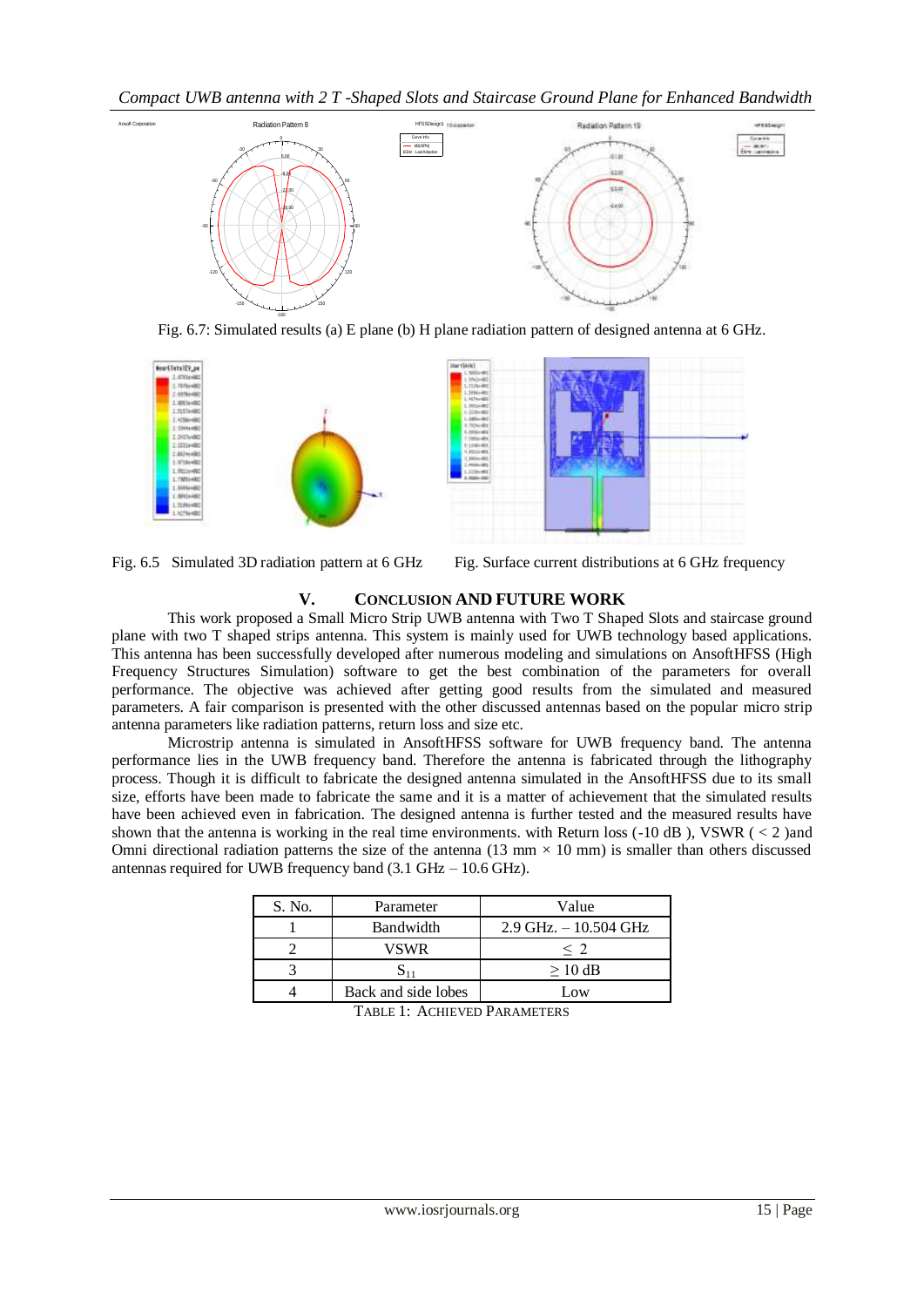| Parameters         | M. Ojaroudi, Sh.<br>Yazdanifard, N.<br>Ojaroudi, and<br>M.Naser | M. Ojaroudi, Sh.<br>Yazdanıfard, N.<br>Ojaroudi, and R.<br>A. Sadeghzadeh | Mohamed A<br>Hassanien and<br>Ehab K. I. Hamad | Lee Chai Ping<br>Chandankumar<br>Chakrabarty&Rozanah<br>Amir Khan | Designed<br>antenna           |
|--------------------|-----------------------------------------------------------------|---------------------------------------------------------------------------|------------------------------------------------|-------------------------------------------------------------------|-------------------------------|
| Shape of patch     | Square                                                          | Squaring ring                                                             | Square                                         | Rectangular with step                                             | Rectangular                   |
| Shape of slot      | Inverted-T<br>shaped                                            | Pair of T shaped<br>strip                                                 | U shaped                                       | Rectangular                                                       | 2 T shaped                    |
| Ground plane       | Rectangular with<br>inverted T                                  | Rectangular with<br>π Shaped strip                                        | Rectangular                                    | Rectangular with small<br>slot                                    | Rectangular with<br>staircase |
| Band<br>width      | $2.19 - 14.1$<br>GHz                                            | $3.07 - 14.6$<br>GHz                                                      | $3.6 - 15$<br>GHz                              | 1.78-11.31<br><b>GHz</b>                                          | 2.97-10.504 GHz               |
| Size               | $12*18mm2$                                                      | $12*18$ mm <sup>2</sup>                                                   | $30*30$ mm <sup>2</sup>                        | $30*25$ mm <sup>2</sup>                                           | $13*10mm^2$                   |
| Material used      | FR4                                                             | FR4                                                                       | FR4                                            | FR4                                                               | FR4                           |
| <b>VSWR</b>        | $\leq 2$                                                        | $\leq 2$<br>$($ $\geq$ 2 at 5 to 6GHz)                                    | $\leq 2$                                       | $\leq 2$                                                          | $\leq$ 2                      |
| <b>Return Loss</b> | More than 10 dB                                                 | More than 10 dB                                                           | More than 10 dB                                | More than 10 dB                                                   | More than 10 dB               |

TABLE 2: COMPARISON TABLE OF OTHER ANTENNAS WITH DESIGNED ANTENNA

From the above table it can be concluded that the designed antenna has properties which are as per with the already designed antennas. This main attraction of our designed antenna is "The reduced Size" and hence can be taken up for commercial purposes.

Though the designed antenna has been simulated and fabricated, there is still scope for future work in the following areas to decrease the size of the radiating element to improve bandwidth, remove the back reflector to reduce the computation time and to reduce VSWR value in order to improve the bandwidth by varying the dimension of the model.

#### **REFERENCES**

- [1] Seok H. Choi,1 Jong K. Park,1 Sun K. Kim,1 and Jae Y. Park," A new Ultra-Wideband antenna for UWB applications" Microwave and Optical Technology Letters ,Vol. 40, No. 5, March 5 2004 [399-401].
- [2] Mohamed A. Hassanien and Ehab K. I. Hamad "Compact rectangular U-shaped slot micro strip patch antenna for UWB applications" 2010-IEEE APS, Middle East Conference on Antennas and Propagation (MECAP),Cairo, Egypt, 20.10.2010.
- [3] Mei Li, Min Chen, WenquanChe, QuanXue, " UWB Planar Inverted-F Antenna (PIFA) with Differential Feeding Technique" Proceedings of 2010 IEEE International Conference on Ultra-Wideband (ICUWB) 2010.
- [4] YusnitaRahayu, RazaliNgah, Tharek A. Rahman,""Various Slotted UWB Antenna Design"Sixth International Conference on Wireless and Mobile Communications 2010.
- [5] M. Ojaroudi, Sh. Yazdanifard, N. Ojaroudi, and M. Naser-Moghaddasi, "Small Square Monopole Antenna With Enhanced Bandwidth by Using Inverted T-Shaped Slot and Conductor-Backed Plane"IEEE Transactions On Antennas And Propagation, Vol. 59, No. 2, February 2011.
- [6] Deepak Bhatia1, Dr. Mithilesh Kumar2, and Amitabh Sharma3, "A Beam Scanning UWB Antenna System for Wireless Applications" International Journal of Electronics Engineering, 3 (1), 2011, pp. 11– 16.
- [7] Natarajamani.S, S K Behera&S K Patra,""Compact Slot Antenna For UWB Application and Band-Notch Designs" International Conference on Computational Intelligence and Communication Networks 2010.
- [8] Zarreen Aijaz1&S.C.Shrivastava, "Effect of the Different Shapes: Aperture Coupled Microstrip Slot Antenna" International Journal of Electronics Engineering, 2(1), 2010, pp. 103-105.
- [9] D. Orban and G.J.K. Moernaut, "The Basics of Patch Antennas" Orban Microwave Products.
- [10] AmriteshKshetrimayum Milan Singh, "Design of square patch micro strip antenna for circular polarization usgin IE3D Software"Rourkela, Orissa, India 2010.
- [11] JohnnaPowell,"Antenna Design for Ultra Wideband Radio" New Mexico State University, 2001.
- [12] D. C. Nascimento and J. C. da S. Lacava ,""Design of Low-Cost Probe-Fed Microstrip Antennas"Technological Institute of Aeronautics Brazil.
- [13] Ahmed Al Shaheen and Hussain Al-Rizzo, "An Ultra Wide Band Antenna Design for Indoor Geolocation Applications" World Applied Sciences Journal 12 (8): 1321-1326, 2011.
- [14] M. Ojaroudi, Sh. Yazdanifard, N. Ojaroudi, and R. A. Sadeghzadeh, "Band-Notched Small Square-Ring Antenna With a Pair of T-Shaped Strips Protruded Inside the Square Ring for UWB Applications" IEEE Antennas and Wireless Propagation Letters, Vol. 10, 2011.
- [15] Yusnita Rahayu, RazaliNgah, and TharekAbd.Rahman, "Current Distribution Characteristics of Various T Slotted Ultra Wideband Antenna" 978-1-4244-7092-1/10, 2010 IEEE.
- [16] Wei Qin, Juan Li "A Novel Dual Frequency Notched UWB Antenna with Dual L-shape Slots" Proceedings of International Symposium on Signals, Systems and Electronics (ISSSE2010) 978-1-4244-6355-8/10 ©2010 IEEE.
- [17] MithileshKumar ,AnanjanBasu, Shiban K. Koul, "Active UWB Antenna"URSI International Symposium On Electromagnetic Theory 978-1-4244-5153-1/10, 2010 IEEE.
- [18] SystemJyoti R. Panda, PrasaduKakumanu and Rakhesh S. Kshetrimayum, "A Wide-band Monopole Antenna in Combination with a UWB Microwave Band-pass Filter for Application in UWB Communication"Annual IEEE India Conference (INDICON)2010.